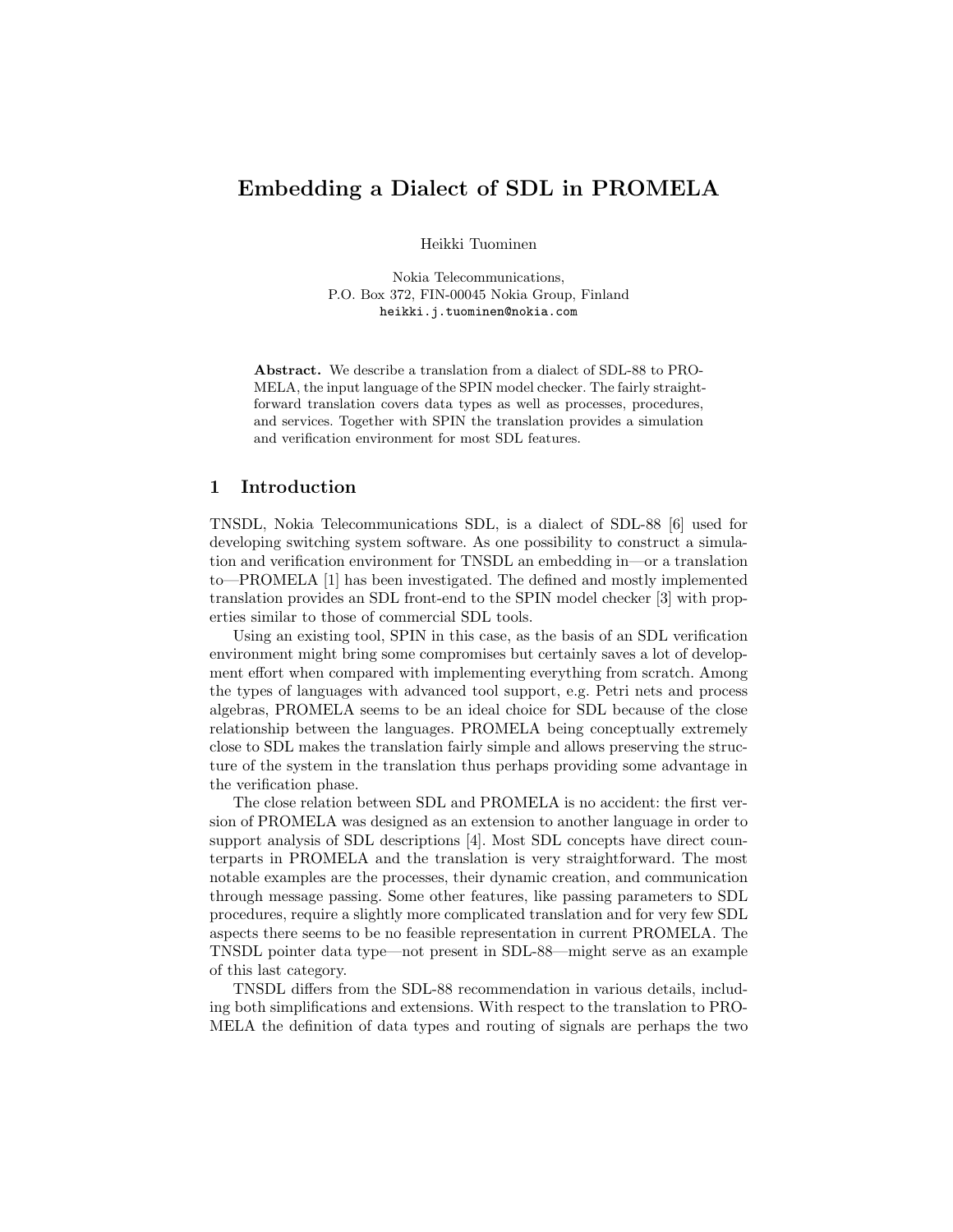most remarkable differences. Instead of the algebraic specifications in SDL-88 TNSDL has a C-like type system and instead of the channels and signal routes TNSDL includes a routing file which defines the destination processes for signals sent without an explicit process address. Translating the corresponding aspects of SDL-88 to PROMELA would probably be more complicated than the presented translation of TNSDL.

Essentially the same approach to SDL verification has earlier been applied at AT&T  $[2, 4]$ . The translation described in this paper attempts to cover more SDL features by making use of the recent extensions in the PROMELA language but unfortunately we cannot currently report on any practical applications of the method. There also exists an experimental verification system for TNSDL based on a translation to Petri nets [5] but for the above reasons we feel PROMELA to be a more natural target language.

The rest of the paper describes the translation from TNSDL to PROMELA organized as follows. Section 2 describes the translation of data types, the declarative part of SDL. The communication part, i.e. signal queues, and the operational part, i.e. processes and other similar entities, are covered in Sections 3 and 4, respectively. Finally, the implementation is touched on in Section 5 and the concluding Section 6 enumerates some limitations found in PROMELA and SPIN during the study. Overall, no formal definition of the translation is attempted, the description is based solely on examples and prose. Also, various technical details are ignored in the presentation, e.g. names of data types, processes, and procedures are assumed to be unique over the whole system to be translated.

## **2 Declarative SDL**

The declarative part of SDL covers the definition of data types which are then used in variable declarations. In contrast to the algebraic specifications in the SDL-88 recommendation, TNSDL has a more implementation-oriented C-like type system with arrays, unions, pointers etc. As PROMELA has a similar, although more restricted, C-based type system the translation of data types is quite simple.

Like normal programming languages TNSDL provides a set of predefined data types and ways to construct new types on top of the existing ones. The PROMELA representation of these two faces of the type system is described in the two subsequent sections.

### **2.1 Predefined types**

Predefined types are the basic ways to represent data. TNSDL has a set of normal integer types of various sizes and some types corresponding to fundamental SDL concepts. The representation of these types in PROMELA is defined in Table 1, the dashes indicate the currently missing counterparts of the marginal floating point number types. Constants of the predefined types are declared in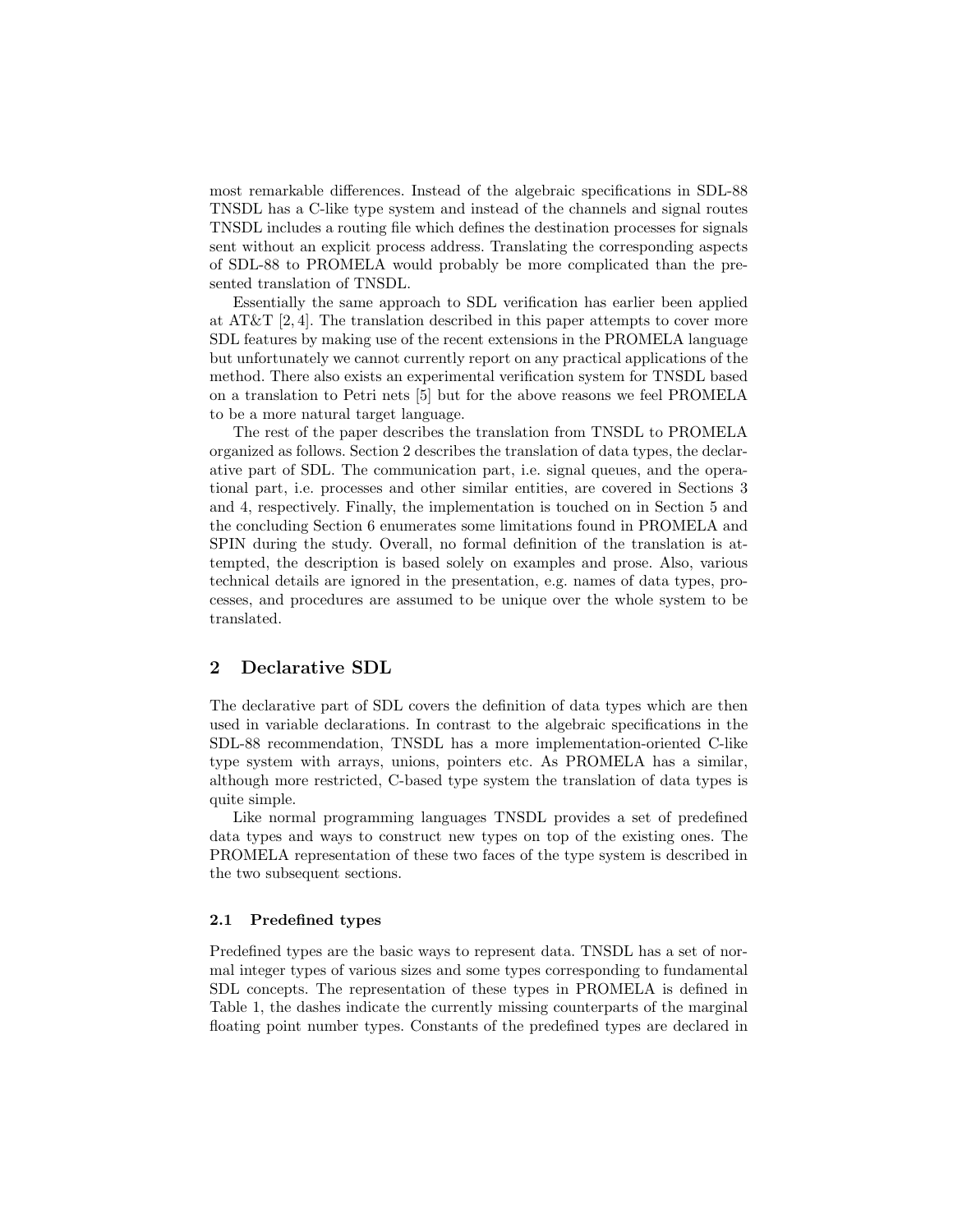| <b>TNSDL</b> | <b>PROMELA</b>  |
|--------------|-----------------|
| bool         | bool            |
| byte         | byte            |
| word         | unsigned $: 16$ |
| dword        | unsigned : $32$ |
| shortint     | short           |
| integer      | short           |
| longint      | int             |
| real         |                 |
| doublereal   |                 |
| character    | byte            |
| pid          | chan            |
| duration     | unsigned : $32$ |
| condition    | bool            |

PROMELA using define directives as indicated in Table 2 for the bool and condition types.

**Table 1.** Translation of predefined types.

TNSDL PROMELA

#define T true #define F false #define SUCCESS true #define FAILURE false

**Table 2.** Translation of constants in predefined types.

#### **2.2 Type expressions**

Type expressions are ways to build new data types based on the existing ones. TNSDL includes seven kinds of them: type names, arrays, integer subranges, enumerations, structures, unions, and pointers. In this terminology PROMELA has only arrays and structures, even them in a restricted form, but they turn out to be sufficient for representing all TNSDL types except pointers.

PROMELA representations of some TNSDL type definitions are given in Table 3. Auxiliary types are used to overcome the limitations of PROMELA, mainly the lack of nested type expressions. Constants of the user-defined types,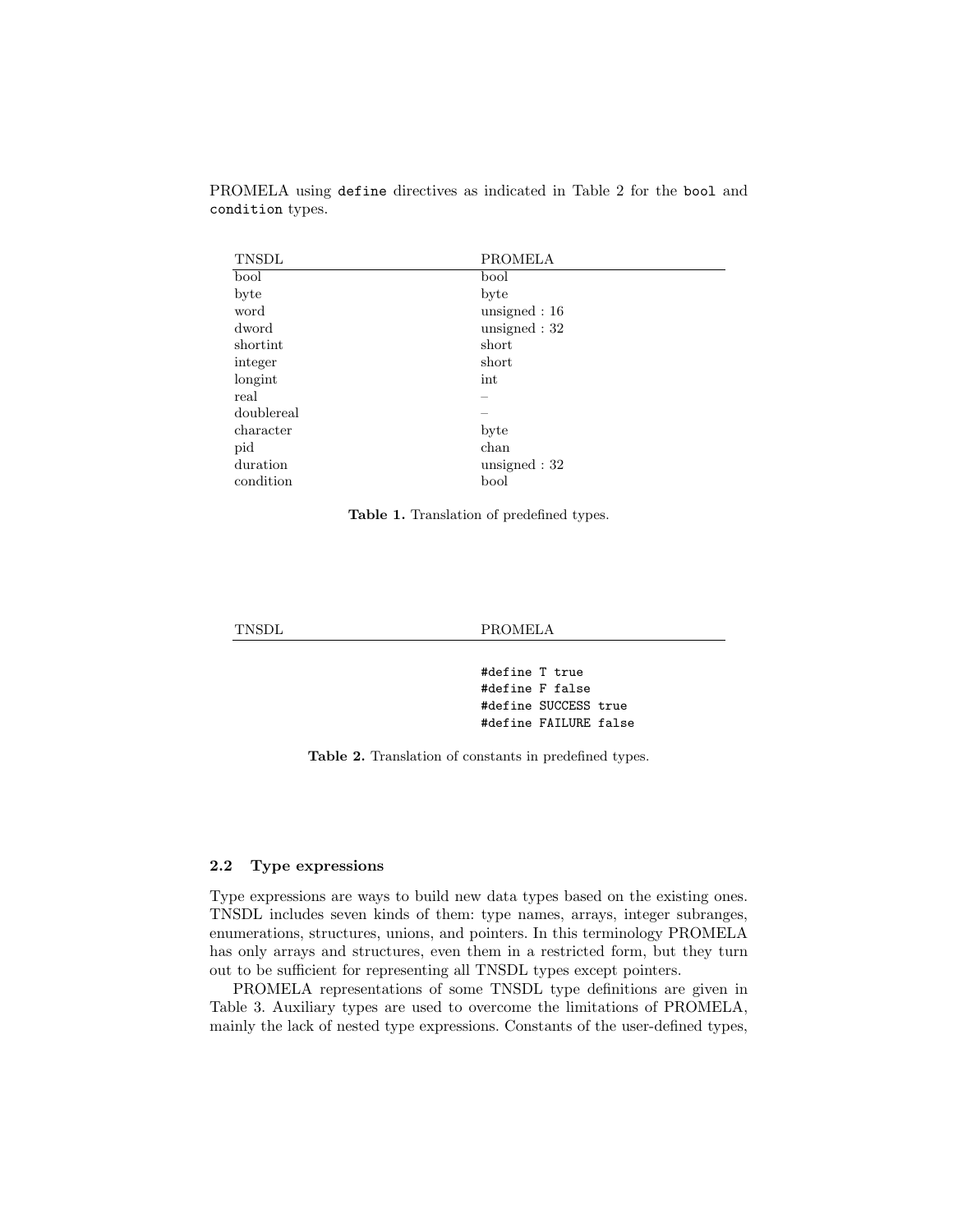enumeration constants among them, are directly replaced by their values in the translation and no define directives are thus needed for them.

## **3 Communication**

Asynchronous communication through message passing is one of the characteristic features of SDL. An infinite queue for storing the received messages, or signals, is implicitly associated with each process. With some minor limitations the same mechanism is available also in PROMELA and the translation is again rather obvious.

The signal queues are not visible in SDL code but in PROMELA they have to be defined like variables: queues, or channels, have finite length and are typed. A typed channel can only carry signals whose parameters match its definition and since it is not known at translation time which signals will be sent to which processes all the channels are made "wide" enough to carry any signal present in the system. Each channel has thus appropriate fields for storing any signal with its parameters in a single slot. Actually the type of the channels is defined as a data type, a structure with proper fields for the parameters of the SDL signals. In addition, the structure contains fields for the signal name and the identifier of the sending process.

As an example, Table 4 contains the channel type for an SDL system with two signals,  $sig1_s$  and  $sig2_s$ . mtype is an enumeration type defining constants for all the signals in the system and  $\text{sig}_t$  is the data type used to represent signals outside the channels. Unfortunately SPIN does not allow a channel with type sig-t to be defined because certain data types are forbidden on channels. These include at least arrays whose base type is defined with a typedef and types containing the unsigned construct. For this reason the signals are on the channels represented using another type,  $\text{csig\_t}$ , which contains the same information as  $\text{sig}_t$  but in a slightly different form. In  $\text{cos}_t$  the critical arrays are represented as structures and the unsigned integers as signed ones. Signals are converted between these two representations using the generated PROMELA inline procedures, Table 5.

The mechanism used for routing signals which are sent without an explicit target process is simpler in TNSDL than in SDL-88. Instead of signal lists associated with signal routes and channels TNSDL contains specific syntax for defining the "default" target for a signal. The target is specified as one of the master processes of the system, which are created at system start-up and limited to have only one instance. The signal queue of such a master process is global in the PROMELA representation and it is directly used as the target in these cases.

## **4 Operational SDL**

The behavior of an SDL system is produced by its processes, i.e. entities which receive and send signals as well as perform calculations. This section describes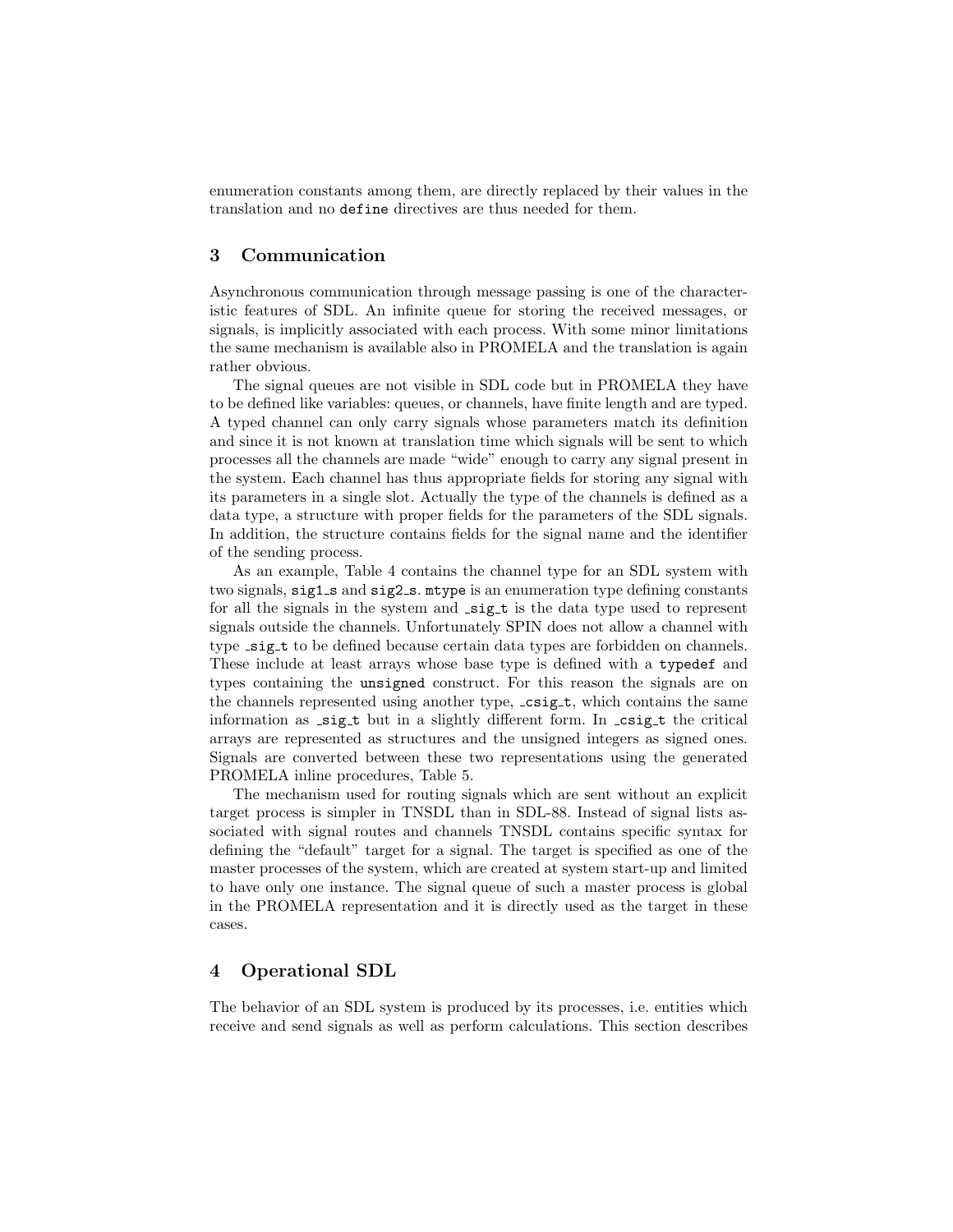TYPE name\_t REPRESENTATION byte; ENDTYPE name\_t; TYPE array\_t REPRESENTATION ARRAY (2) OF struct\_t; ENDTYPE array\_t; TYPE range\_t REPRESENTATION (1:100); ENDTYPE range\_t; TYPE enum\_t REPRESENTATION ENUM a,b,c ENDENUM; ENDTYPE enum\_t; TYPE struct\_t REPRESENTATION STRUCT f1 STRUCT f11 enum\_t; ENDSTRUCT; f2 byte; ENDSTRUCT; ENDTYPE struct\_t; TYPE union\_t REPRESENTATION UNION f1 array\_t; f2 struct\_t; ENDUNION; ENDTYPE union\_t; TYPE pointer\_t REPRESENTATION POINTER(union\_t); ENDTYPE pointer\_t; #define name\_t byte typedef array\_t { struct\_t item[2]; } #define range\_t byte #define enum\_t byte typedef struct\_t\_aux\_1 { enum\_t f11; } typedef struct\_t { struct\_t\_aux\_1 f1; byte f2; } typedef union\_t { array\_t f1; struct\_t f2; } -

**Table 3.** Translation of type expressions.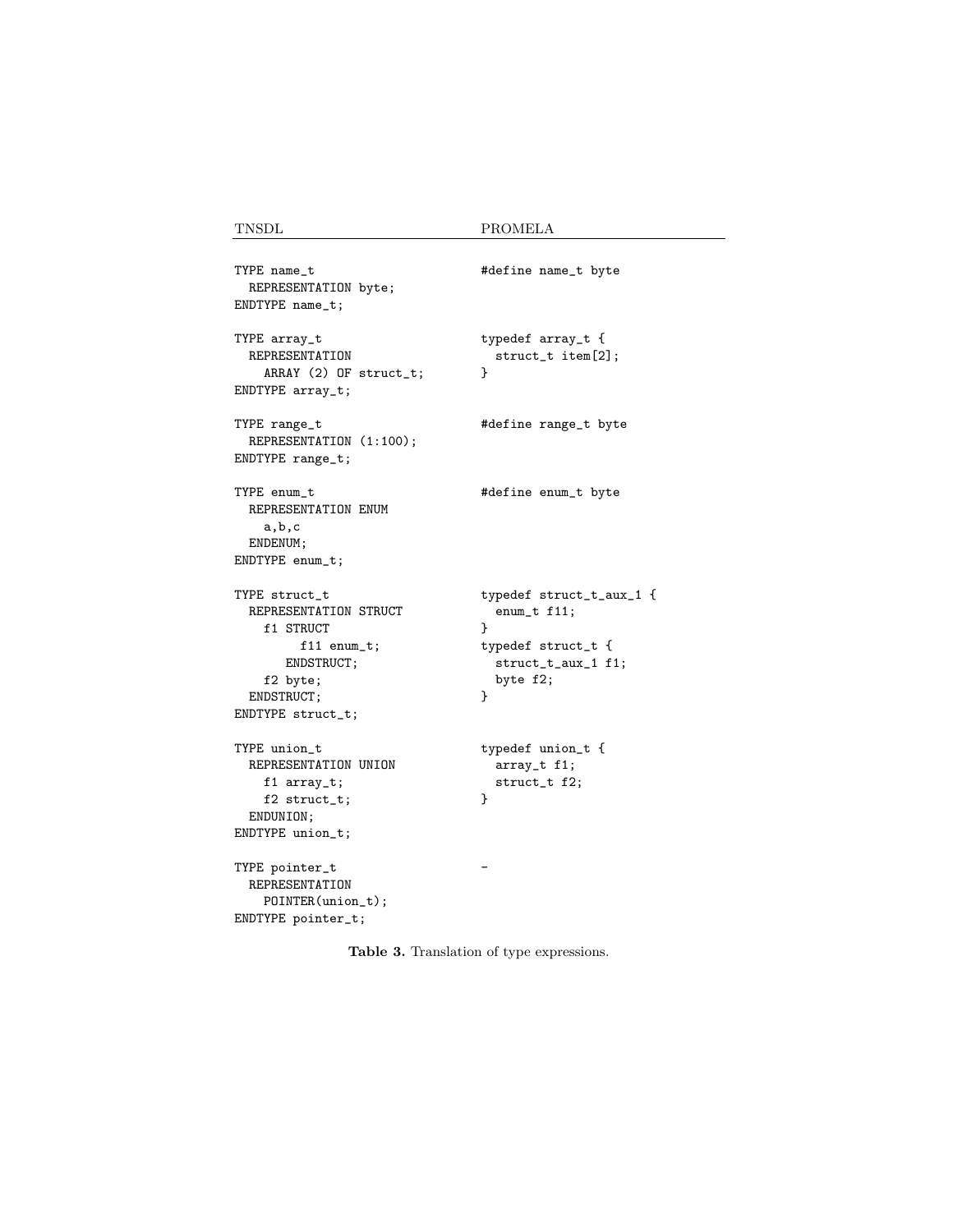```
SIGNAL
  sig1_s
  (
    par1 byte;
  );
  sig2_s
  (
    p1 array_t;
    p2 word;
  );
                                   mtype = {sig1_s, sig2_s}typedef _sig_t {
                                      mtype f1;
                                      chan f2; /* sender */
                                      byte f3;
                                      array_t f4;
                                      unsigned f5 : 32;
                                   }
                                   typedef _carray_t {
                                      struct_t item_0;
                                      struct_t item_1;
                                   }
                                   typedef _csig_t {
                                      mtype f1;
                                      chan f2;
                                      byte f3;
                                      _carray_t f4;
                                      int f5;
                                   }
```
**Table 4.** Translation of signal declarations.

the representation of SDL processes in PROMELA. Also procedures and services, which can be considered as variations of the same theme, are discussed.

#### **4.1 Processes**

An SDL process is an extended finite state automaton which upon reading a signal from its queue carries out the associated computation and then enters the next state. The read, or received, signal is indicated in an INPUT statement which is followed by a sequence of action statements, called a transition. Each process also contains a START transition which is executed when a process instance is created. Furthermore, an instance can terminate itself using the STOP statement.

TNSDL processes are translated to PROMELA processes. The master processes correspond to active processes with global queues and the others to normal PROMELA processes with local queues. The translation is illustrated with an example containing both a master and a regular process in Table 6. The example also indicates the general structure of the generated processes, i.e. a sequence of variable declarations, state descriptions, and transitions. SDL transitions are sequences of statements which are translated to PROMELA statement by statement as illustrated in Table 7.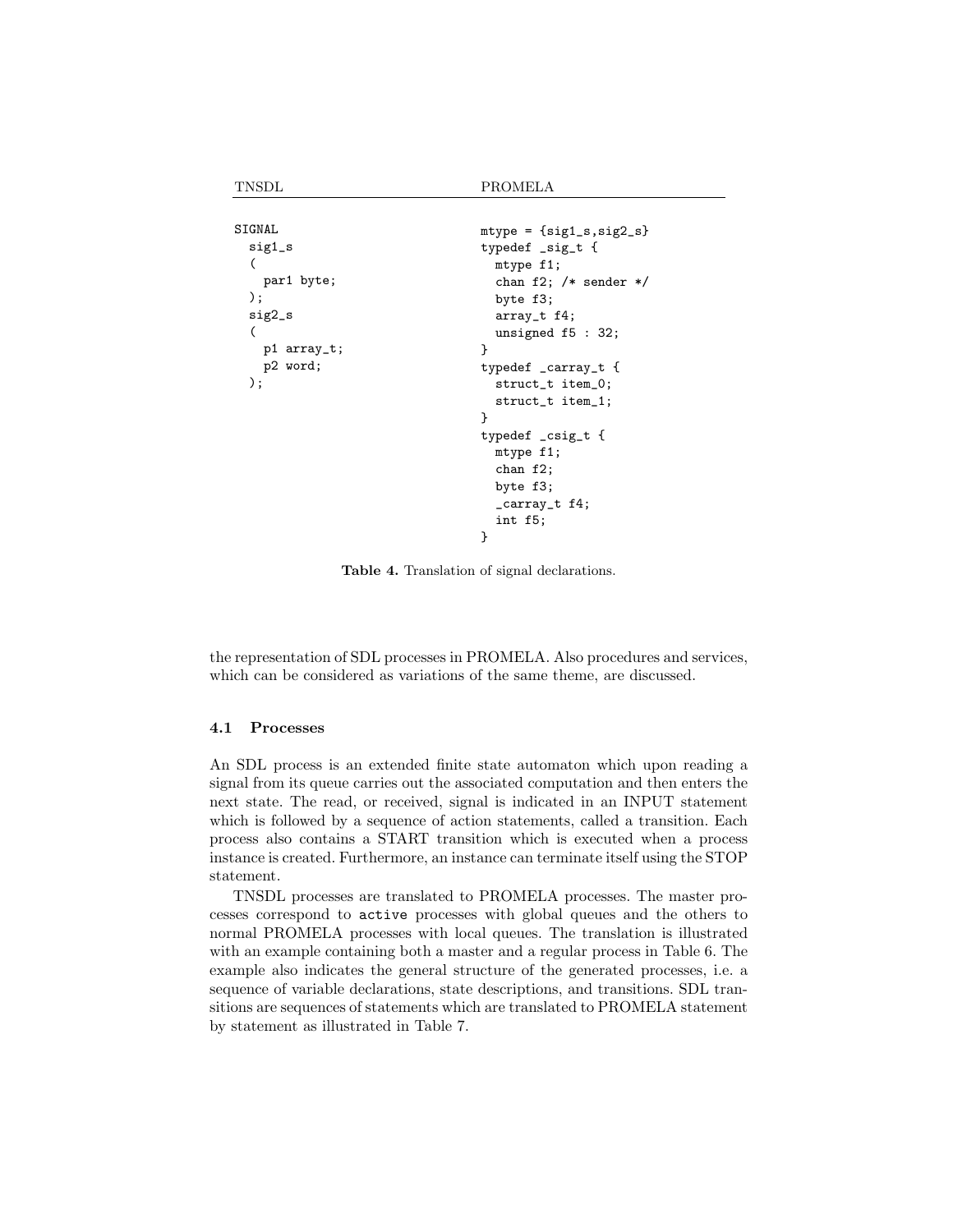```
_csig_t _cs;
inline _receive_sig(ch,sig) {
  ch?_cs;
  sig.f1 = _cs.f1;sig.f2 = _cs.f2;sig.f3 = _cs.f3;sig.f4.item[0] = _cs.f4.item_0;sig.f4.item[1] = _cs.f4.item_1;sig.f5 = _cs.f5 + 32768;}
inline _send_sig1_s(t,s,p1) {
  _ccs.f1 = sig1_s;
  \text{\_cs.f2} = \text{\_s};_ccs.f3 = p1;
  t!_cs;
}
inline _send_sig2_s(t,s,p1,p2) {
  _ccs.f1 = sig2_s;
  _ccs.f2 = s;
  _ccs.f4.item_0 = p1[0];_ccs.f4.item_1 = p1[1];_ccs.f5 = p2 - 32768;
  t!_cs;
}
inline _send_sig(ch,sig) {
  _ccs.f1 = sig.f1;
  _ccs.f2 = sig.f2;
  _ccs.f3 = sig.f3;
  _ccs.f4.item_0 = sig.f4.item[0];_ccs.f4.item_1 = sig.f4.item[1];
  _ccs.f5 = sig.f5 - 32768;
  ch!_cs;
}
```
**Table 5.** Translation of signal declarations, continued.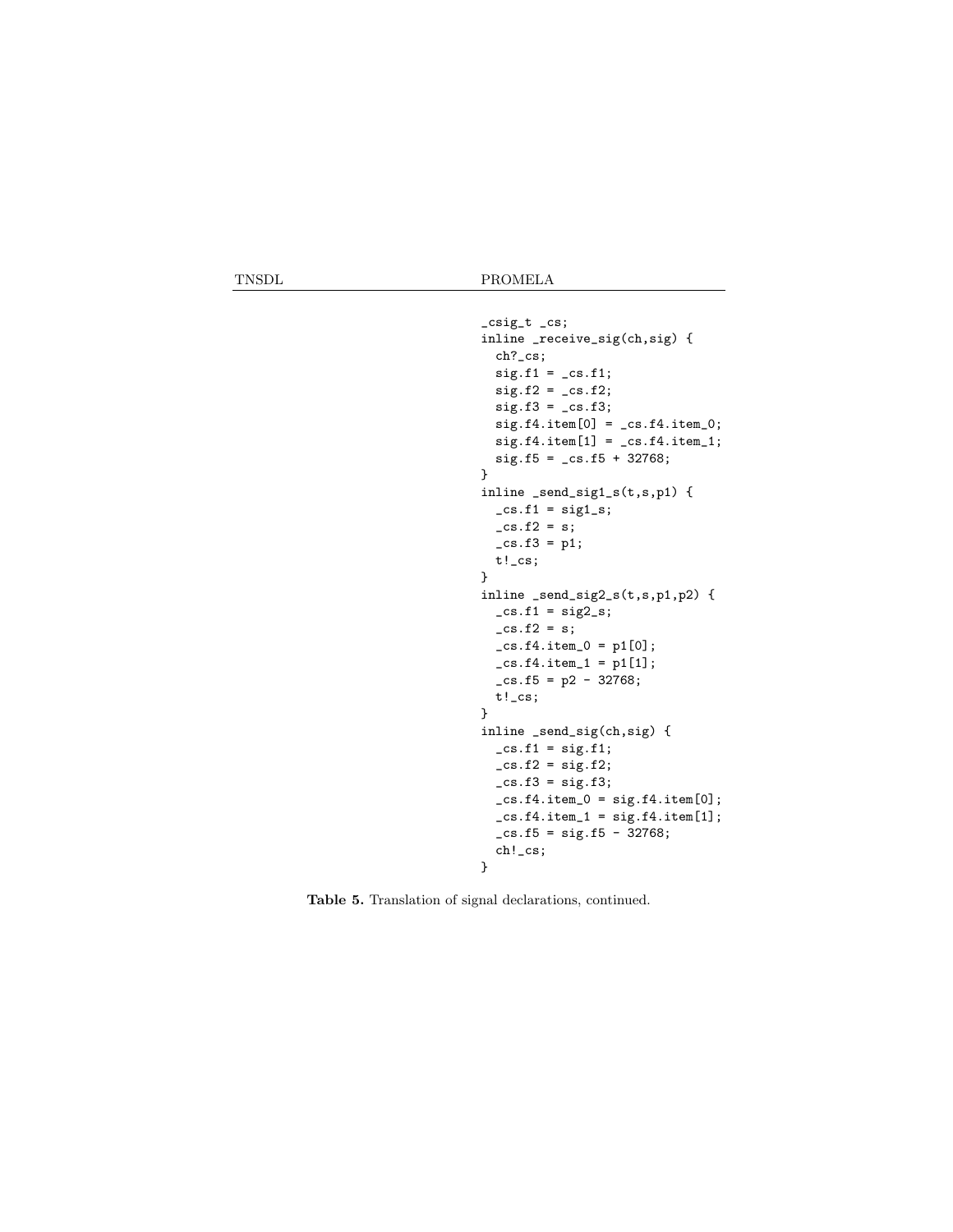```
PROCESS tail;
  FPAR p1 byte;
  START;
  STOP;
ENDPROCESS tail;
MASTER PROCESS head;
  DCL x byte;
  START;
  CREATE tail(3);
  NEXTSTATE idle;
  STATE idle;
    INPUT sig1_s(x);
      TASK x := x + 1;
      NEXTSTATE idle;
  ENDSTATE idle;
ENDPROCESS head;
                                    proctype tail (chan PARENT;
                                                     chan __offspring;
                                                     byte p1) {
                                      chan SELF = [N] of \{ \text{csig}_t \}__offspring!SELF;
                                      goto _transition0;
                                      _transition0:
                                      goto end;
                                      end:
                                      skip;
                                    }
                                    chan _\text{head} = [N] of _{\text{csig_t}}active proctype head () {
                                      chan SELF= _head;
                                      chan SENDER, OFFPSRING;
                                      chan _offspring = [0] of {chan}
                                      byte x;
                                      goto _transition0;
                                      idle:
                                      do
                                      :: _receive_sig(SELF,_sig) ->
                                           if
                                           :: sig1_s == _sig.f1 ->
                                              SENDER = <math>sig.f2;</math>x = \text{sig.f3};goto _transition1;
                                           :: else ->
                                              skip;
                                           fi;
                                      od;
                                      _transition0:
                                      run tail(SELF,_offspring,3);
                                      _offspring?OFFSPRING;
                                      goto idle;
                                      _transition1:
                                      x = x + 1;
                                      goto idle;
                                    }
```
**Table 6.** Translation of processes.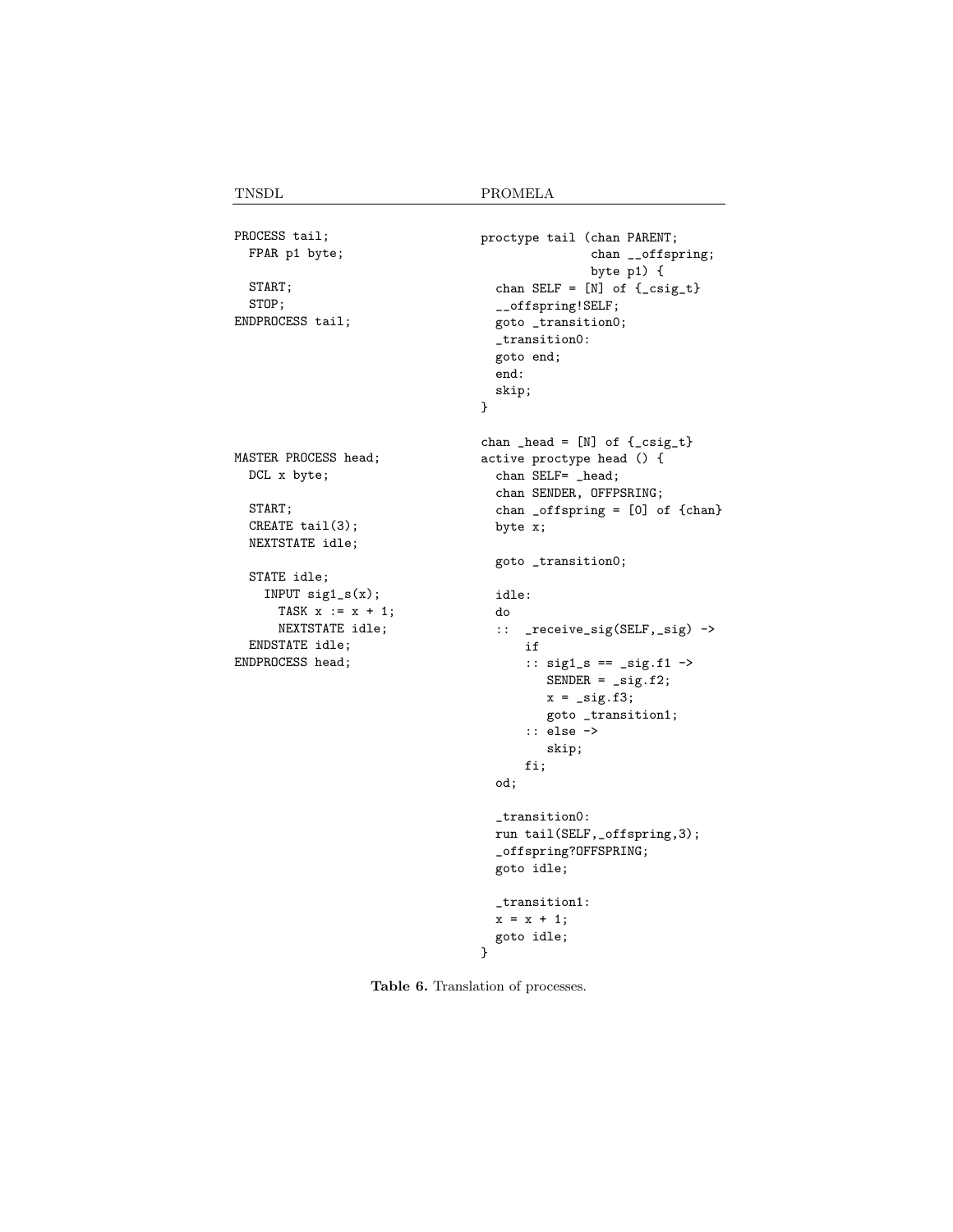TNSDL PROMELA

```
OUTPUT sig1_s(100) TO SENDER;
STOP;
TASK a := b + 2;
CREATE client(1,2);
DECISION x;
  (<b>3</b>) TASK y := y + 1;
  (4,5) TASK y := y + 2;
  ELSE TASK y := y + 3;
ENDDECISION;
WHILE counter > 0;
  TASK counter := counter -1;
ENDWHILE;
NEXTSTATE idle;
JOIN spaghetti;
SET(NOW+b,timer_a);
RESET(timer_a);
                                  _send_sig1(SENDER,SELF,100);
                                  goto end;
                                  ...
                                  end:
                                  skip;
                                  a = b + 2;
                                  chan _offspring = [0] of {chan};
                                  run client(SELF,_offspring,1,2);
                                  _offspring?OFFSPRING;
                                  if
                                  :: (x<3) \rightarrow y = y + 1;:: (x==4 || x==5) -> y = y + 2;
                                  :: else -> y = y + 3;
                                  fi
                                  do
                                  :: counter > 0 ->
                                     counter = counter - 1;:: else -> break;
                                  od
                                  goto idle;
                                  goto spaghetti;
                                  _rnd_rcv_timer_a(_timer,SELF);
                                  _rnd_rcv_timer_a(SELF,_timer);
                                  _send_timer_a(_timer,SELF);
                                  _rnd_rcv_timer_a(_timer,SELF);
                                  _rnd_rcv_timer_a(SELF,_timer);
```
**Table 7.** Translation of action statements.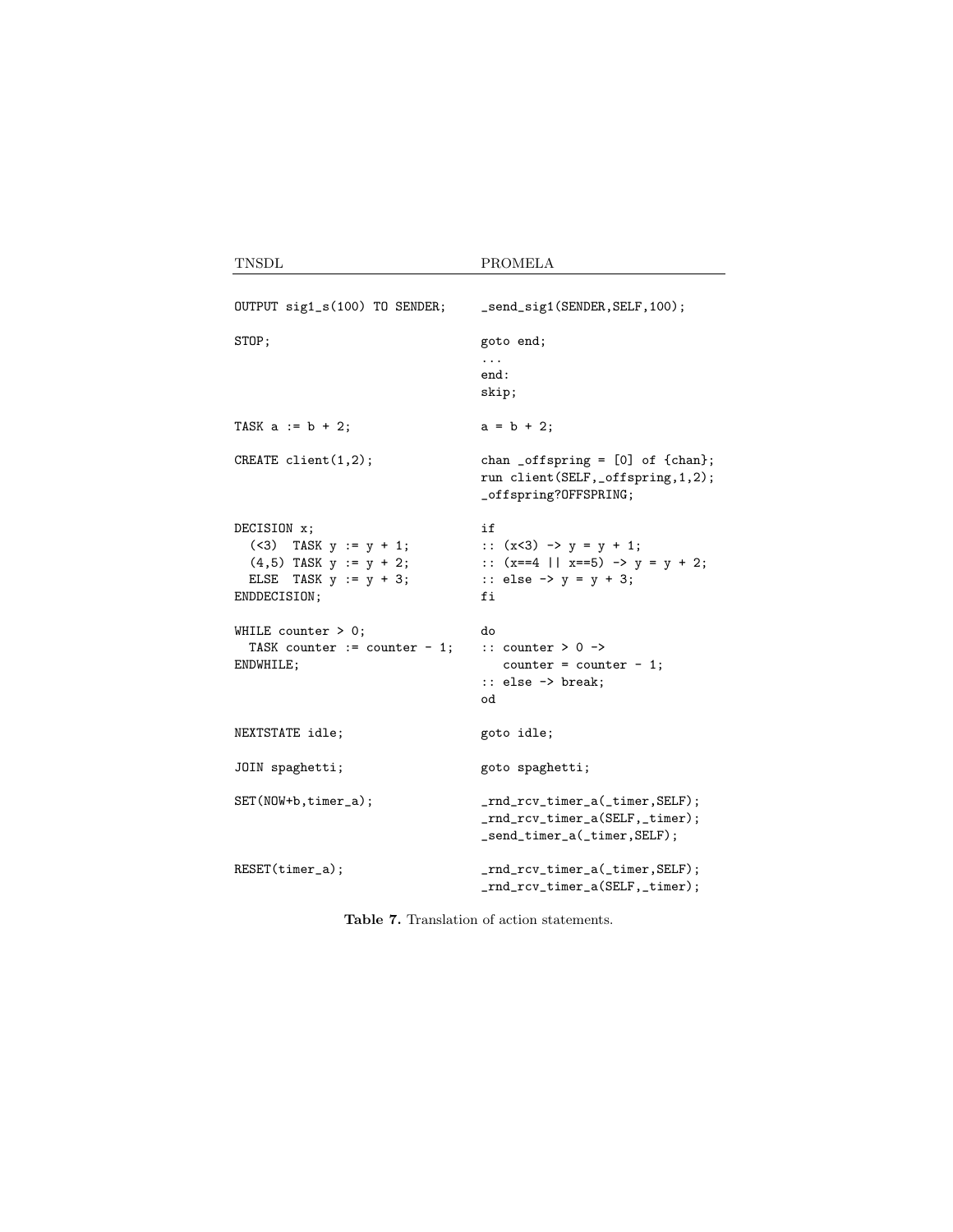Unexpected signals, i.e. ones without a matching INPUT statement in the current state, are normally "consumed implicitly" in SDL. This silent deletion can, however, be prevented using SAVE statements which preserve the indicated signals for later processing. SAVE statements are translated to PROMELA using additional local save queues to which the saved signals are sent. Always when the SDL state of the process changes the signal queue is prefixed with the contents of the save queue.

#### **4.2 Timers**

Timers are ways to incorporate real-time features in SDL descriptions. A process can set a timer to fire after a wanted period of time and the firing timer then sends an appropriate signal to the activating process.

As PROMELA has no real time related features the representation of timers is forced to be an approximation. Timers are in the translation represented by a process which receives all the requests corresponding to SET statements and simply sends the proper timer signal immediately back to the activating process. The translation of SET statements and their opposites, RESET statements, is sketched in Table 7; the **rnd** rcv timer a procedure is used to remove the possible earlier activation signal of the timer both from the signal queue of the timer process and the activating process.

#### **4.3 Procedures**

Procedures provide in SDL, like in normal programming languages, a mechanism for grouping certain behavior together. They are subroutines which can be called in processes, other procedures, and even in the procedures themselves. A procedure is defined very much like a process—it can contain states, inputs, transitions etc.—but is naturally less independent. For example, a procedure does not have a signal queue of its own, it relies on the queue of the calling process.

PROMELA inline procedures provide a useful mechanism for representing SDL procedures but they cannot be used alone because they are based on macro expansion and cannot represent cyclic recursive procedures. Thus, each SDL procedure is translated to a PROMELA inline procedure mostly following the rules defined for processes but in addition a simple PROMELA process is generated for each procedure invocation, i.e. a CALL statement. The additional process takes mainly care of calling the inline procedure with proper parameters.

SDL procedures can have two kinds of parameters: value and reference ones, also called IN and IN/OUT parameters. Value parameters represent the native mechanism in PROMELA and pose thus no problems in the translation but the reference ones implement a kind of remote referencing and require somewhat more effort. Roughly speaking, the values of the reference parameters are passed to the PROMELA process implementing the SDL procedure in the beginning and sent back to the calling process at the end of the execution. The same mechanism is used to make the process-level variables visible within the procedure when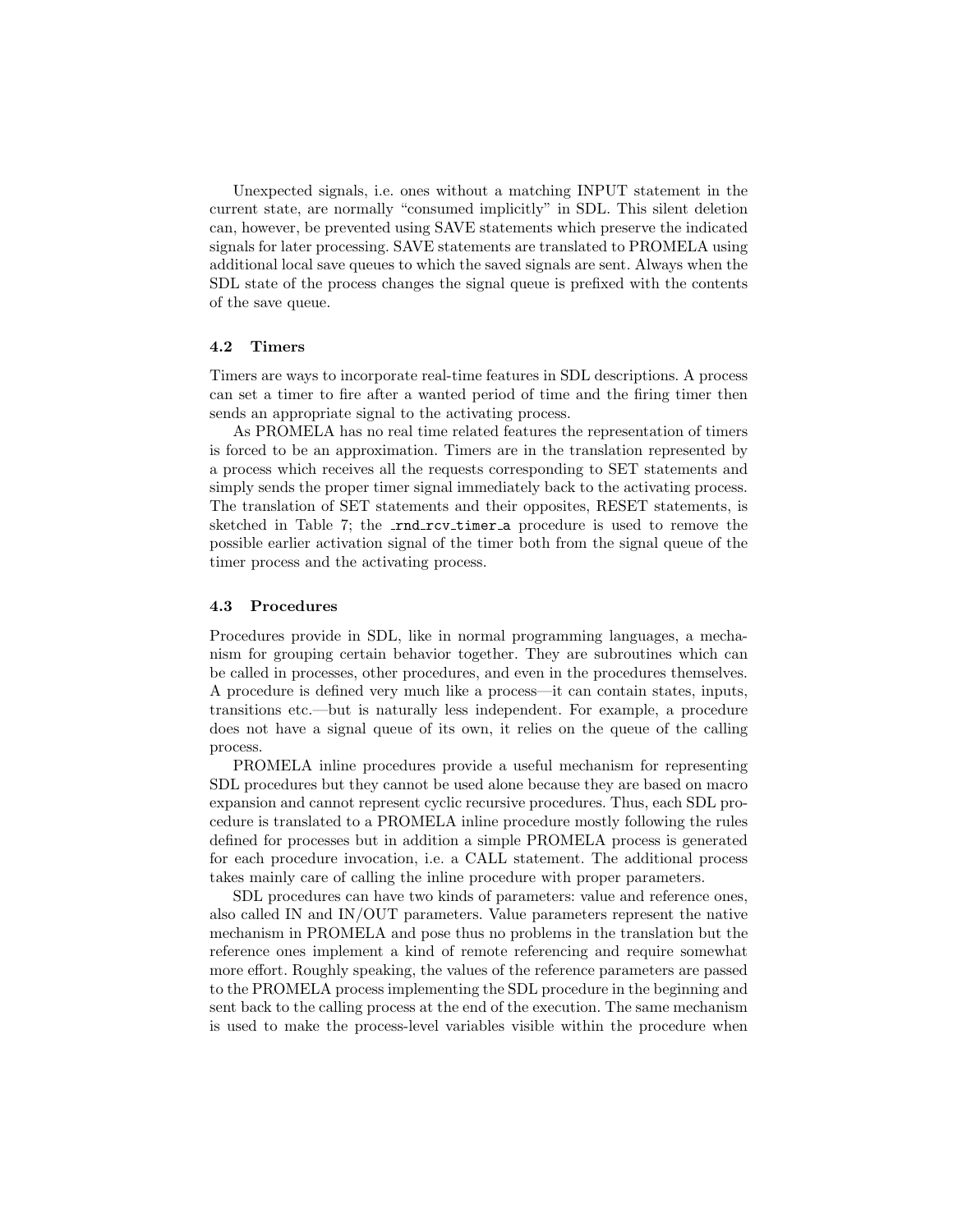required. As an example, Table 8 includes the translation of a simple TNSDL procedure.

### **4.4 Services**

SDL services, or subautomata as they are called in TNSDL, are another way to create structure within a process. A process defined using services is internally like a set of processes but seen from the outside it behaves like a single process, i.e. it has only one signal queue and process identifier.

Each SDL service is translated to a PROMELA process and an additional main process is generated for controlling the aggregate. The main process takes care of first creating the service processes and then relaying the received signals to proper services as well as synchronizing the services. Each signal can be received only by one service and services within a process are not allowed to execute truly concurrently with each other. In addition to the normal communication mechanism services can use another one, called priority signals in SDL-88 and internal signals in TNSDL. These signals, always exchanged within an SDL process, have a higher priority than the normal ones and are in the PROMELA translation transferred through an additional internal signal queue.

Table 9 provides an example of the generated main process and Table 10 outlines the translation of a single service. In order to make the process-level variables visible to all the services they are in the beginning of the main process as well as after the transitions in the services sent to specific channels and received from them in the beginning of the transitions.

### **4.5 Modules**

TNSDL modules, an extension to SDL-88, bring a possibility to share data among processes. Modules can contain procedures which can be called in any process of the system and variables which are visible to all procedures in the module. In the PROMELA representation the module variables are made global and the procedures are translated much like normal procedures.

## **5 Implementation**

The described central parts of the translation have been implemented in an experimental tool called TNPRO. Actually TNPRO is an alternative back-end in a TNSDL to Petri net translator [5] which moreover uses the front-end of a TNSDL to C translator for parsing TNSDL. The functionality of TNPRO has so far been demonstrated only with small—a few hundred lines each—artificial TNSDL descriptions.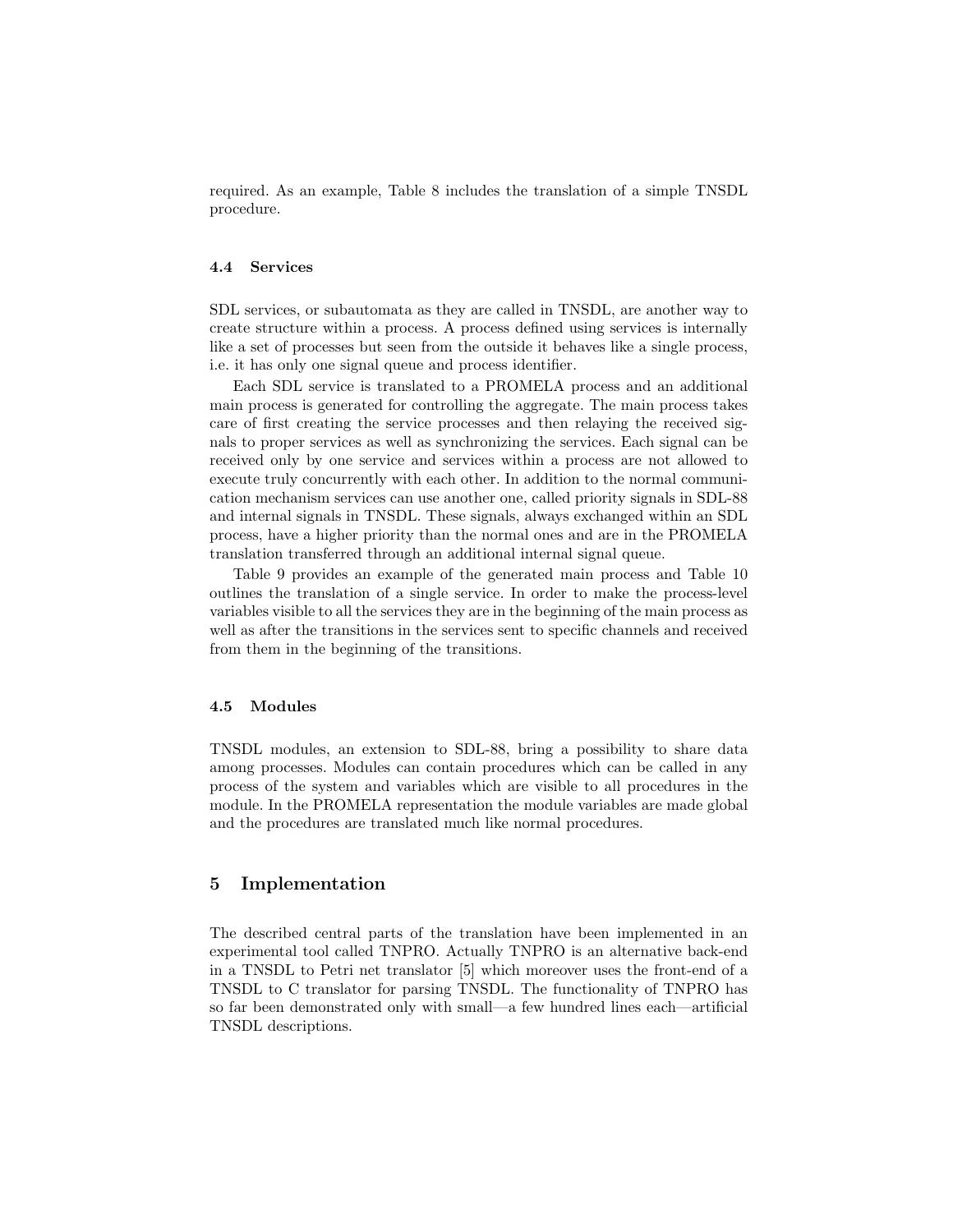```
PROCESS dummy;
  DCL x byte;
  PROCEDURE proc;
  FPAR IN a byte,
       IN/OUT b byte;
    START;
    TASK b := a;
    RETURN;
  ENDPROCEDURE proc;
  START;
  CALL proc(3, x);STOP;
ENDPROCESS dummy;
                                    inline proc (a,b) {
                                      goto _transition0;
                                      _transition0:
                                      b = a;goto _return;
                                    }
                                    proctype dummy () {
                                      chan _{\text{ret1}} = [0] of \{ \text{bool} \};byte x;
                                      chan _x = [1] of {byte}
                                      goto _transition0;
                                      _transition0:
                                      -x!x;run proc_1(_ret1,SELF,
                                                  SENDER,3,_x);
                                      _ret1?true;
                                      _{x?x;}goto end;
                                      end:
                                      skip;
                                    }
                                    proctype proc_1(chan _ret2;
                                                     chan SELF;
                                                     chan SENDER;
                                                     byte a;
                                                     chan _b) {
                                      byte b;
                                      _b?b;
                                      proc(a,b);
                                      _return:
                                      _b!b;_ret2!true;
                                    }
```
**Table 8.** Translation of procedures.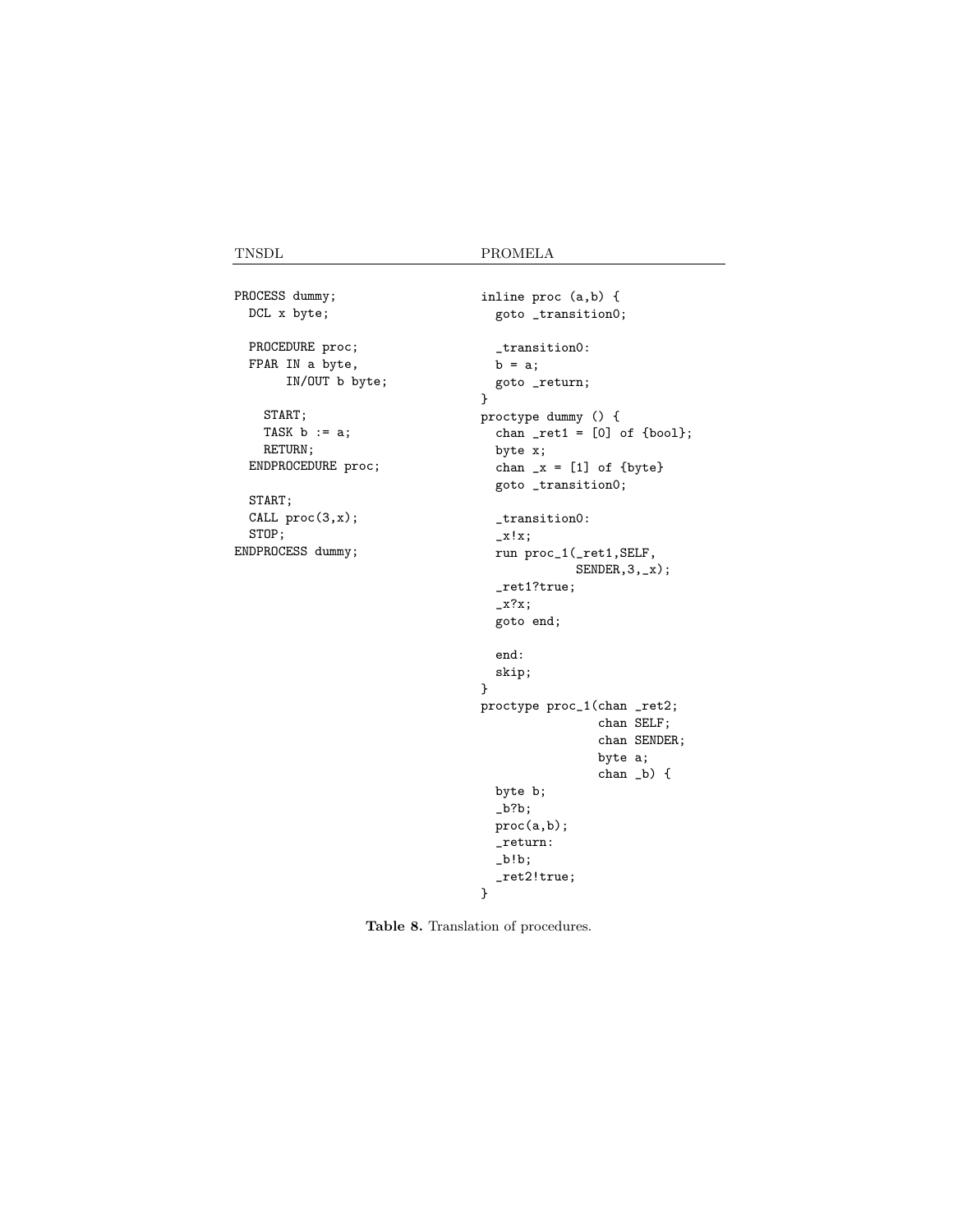PROCESS auto; DCL x byte; SUBAUTOMATON auto1; ... ENDSUBAUTOMATON auto1; SUBAUTOMATON auto2; ... ENDSUBAUTOMATON auto2; ENDPROCESS auto;

```
proctype auto () {
  byte x;
  chan _x = [1] of \{byte\};chan \_int = [N] of \{ \_csig_t \};
  chan _sync = [1] of {byte};
  chan _auto1 = [0] of \{ \text{csig}_t \};
  chan _auto2 = [0] of \{ \text{csig}_t \};
  chan _iauto1 =[0] of \{ \text{csig}_t \};
  chan _iauto2 =[0] of {csig_t};_sync!2;
  _{x!x;}run auto1(SELF,_auto1,_iauto1,
             \_int, _sync, _x);run auto2(SELF,_auto2,_iauto2,
             \_int, _sync, _x);do
  ::_sync?0 ->
    if
    ::_receive_sig(_int,_sig) ->
      if
      ::sig1_s == _sig.f1 ->
        _send_sig(_iauto1,_sig);
      :: sig2_s == _sig.f1 ->
         _send_sig(_iauto2,_sig);
      :: else -> _sync!0;
      fi;
    ::empty(_int) &&
      nempty(SELF) ->
      _receive_sig(SELF,_sig);
      if
      ::sig1_s == _sig.f1 ->
        _send_sig(_iauto1,_sig);
      :: sig2_s == _sig.f1 ->
         _send_sig(_iauto2,_sig);
      :: else -> _sync!0;
      fi;
    fi;
  od;
}
```
**Table 9.** Translation of services (subautomata).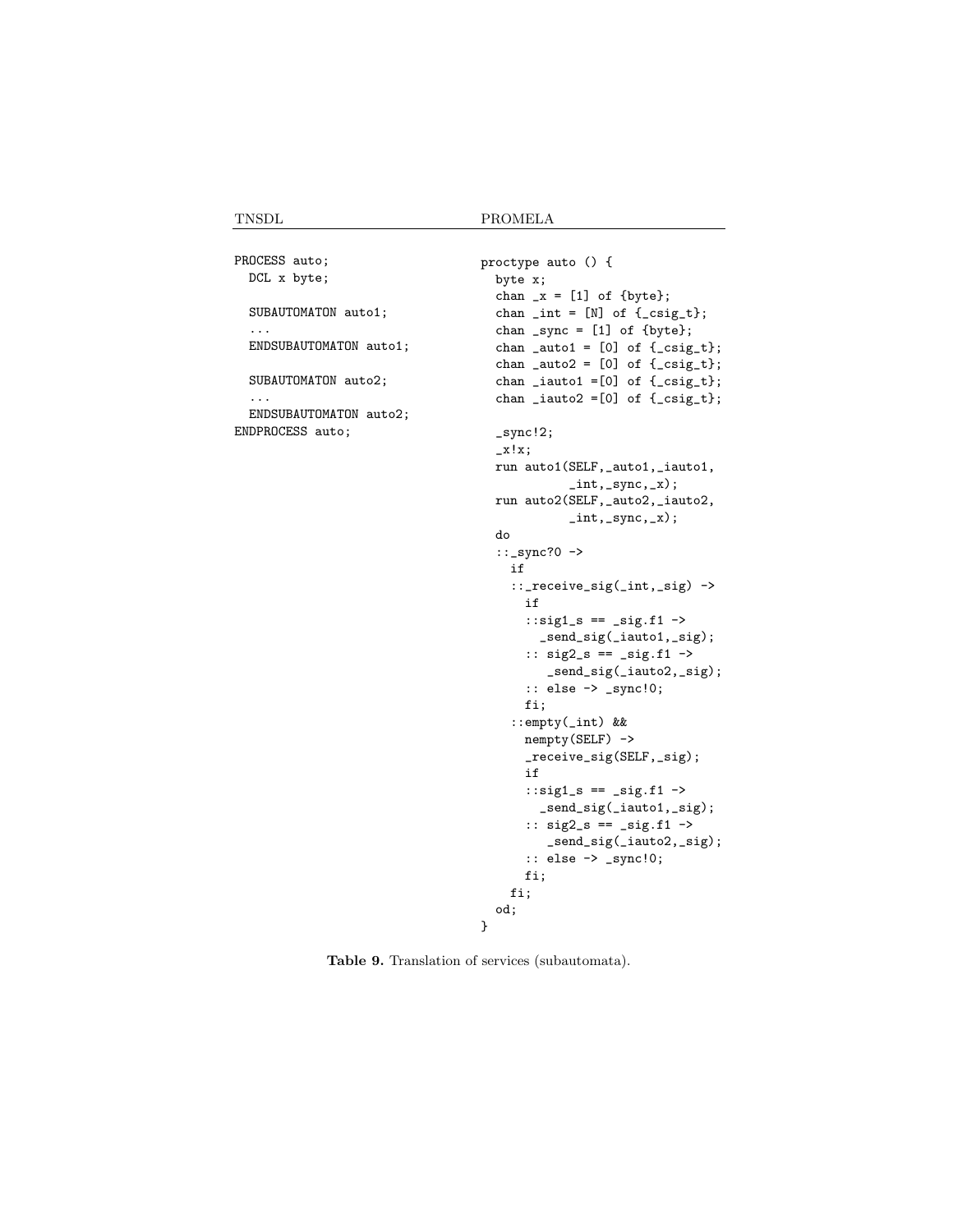```
SUBAUTOMATON auto1;
  START;
  NEXTSTATE idle;
  STATE idle;
    INPUT INTERNAL sig1_s(x);
      STOP;
  ENDSTATE idle;
ENDSUBAUTOMATON auto1;
                                   proctype auto1 (chan SELF;
                                                     chan _auto;
                                                     chan _iauto;
                                                     chan _internal;
                                                     chan _sync;
                                                     chan _x) {
                                      byte _cntr;
                                      _sync?_cntr;
                                      _lcntr = _lcntr - 1;
                                      byte x;
                                      _x?x;
                                      goto _transition0;
                                      idle:
                                      -x!x;_sync!_cntr;
                                      _{\text{cntr}} = 0;
                                      do
                                      :: _receive_sig(_auto,_sig) ->
                                         \_x?x;if
                                         :: else -> _sync!_cntr;
                                         fi
                                      :: _receive_sig(_iauto,_sig) ->
                                         _{x?x;}if
                                         :: sig1_s == _sig.f1 ->
                                            x = \text{sig.f3};goto _transition1;
                                         :: else -> _sync!_cntr;
                                         fi
                                      od
                                      _transition0:
                                      goto idle;
                                      _transition1;
                                      goto end;
                                      end:
                                      skip;
                                    }
```
**Table 10.** Translation of a single service (subautomaton).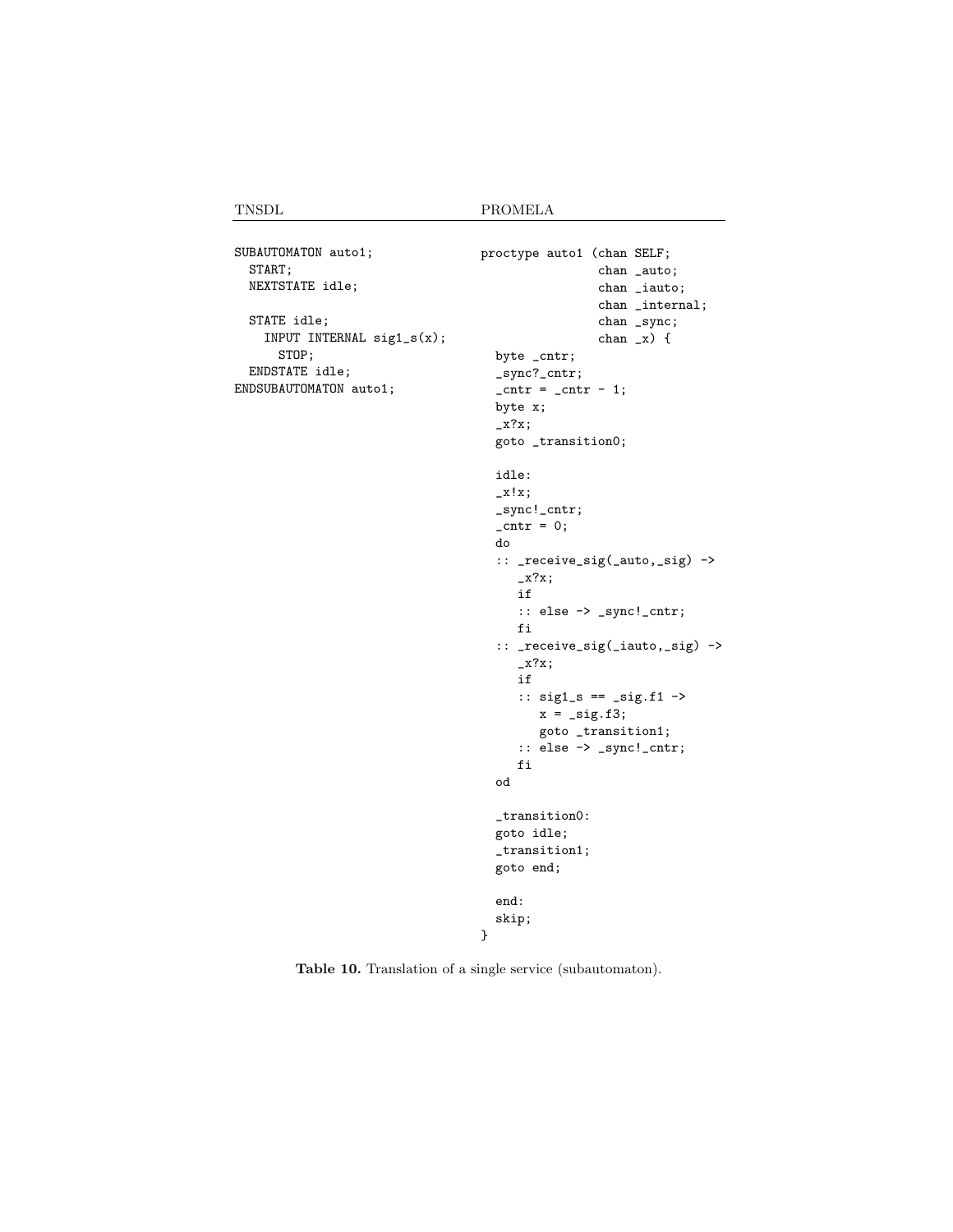# **6 Conclusions**

A translation from TNSDL, a dialect of SDL-88, to PROMELA was outlined. PROMELA turned out to be an ideal target language for such a translation which in most places is very straightforward. PROMELA has, however, some restrictions and limitations whose elimination would further simplify the translation and make it feasible for industrial applications.

First, there are some TNSDL features which seem to have no proper counterpart in PROMELA and cannot be translated.

- **–** PROMELA does not have a data type for real numbers. Fortunately these are very seldom used in the TNSDL world and when used could probably be approximated by integers.
- **–** PROMELA has no pointers. Unfortunately they are widely used in switching software and in order to analyze real applications some representation for them should be found. Pointers could perhaps to some extent be simulated using channels in PROMELA: the channel variable could stand for the pointer and the contents of the channel for the pointed item.

Secondly, there are some constructs which are not allowed in PROMELA although they perhaps could be without any major redesign in SPIN.

- **–** The type system could be more liberal, ideally the typedef construct could be as flexible as in C.
- **–** The range of data types allowed on channels could be wider.
- **–** The data type chan could be treated more consistently with other types. E.g. chan typed fields of structures cannot currently be assigned to variables in the following way.

```
typedef chan_t {
  chan f;
}
chan_t x;
chan y;
y = x.f;
```
For this reason TNSDL process identifiers are actually represented as bytes in PROMELA. This works because bytes seem to be the C representation of chan types in the code generated by SPIN.

**–** The assignment statement could work directly also for types defined with the typedef construct. E.g. the following assignment is currently forbidden.

```
typedef assign_t {
 byte f;
}
assign_t x,y;
x = y;
```